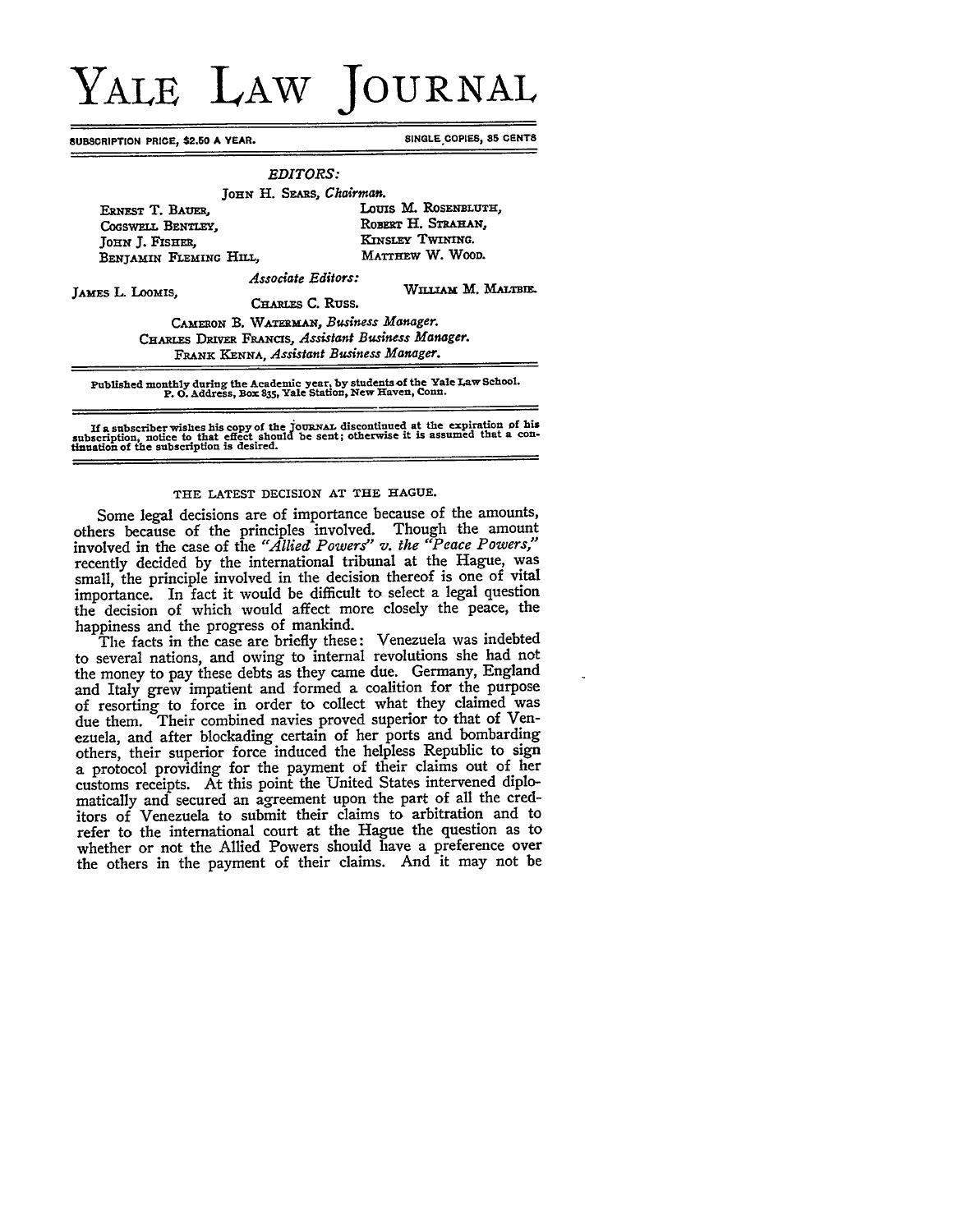out of place to stop long enough at this point to say that this triumph is among the most brilliant in American diplomacy. It increased the influence of the Hague tribunal and gave it an op- portunity to establish a precedent which would be of such usefulness to the nations of the earth as to make them debtors unto it for all coming time. That it did not avail itself of this opportunity was no fault of the United States.

It is evident from the above facts that the parties in interest before the Arbitration Boards at Caracas for the purpose of determining the amount of the claims were the several creditor nations on the one hand and Venezuela on the other; but at the Hague the parties were those nations which had resorted to force against Venezuela and those which had not. To Venezuela it made no in the time of payment or whether they did not, as  $30$  per cent of the custom receipts of two of her principal ports are to be applied to the payment of the debts in question until the same are ex-<br>tinguished.

As the judges in the Court at the Hague do not hold office per-<br>manently as do the judges of most courts, it became necessary to select for this case three from the list of those already nominated **by** the various nations. The selection was made **by** the Czar of Russia. He chose M. de Martens, Count Muravieff and Henri Lammasch, the first two being Russians and the third an Austrian. Count Muravieff was made chairman, and it was he who delivered the opinion of the Court.

The issue in the case before the Court was clearly this: Is a resort to force such a meritorious thing that it gives to the nation or nations resorting to it *early* a preferred standing in a Court created for the purpose of maintaining international peace and justice? The Allied Powers maintained the affirmative, and the others, to wit: Holland, Belgium, Norway and Sweden, Denmark Spain, Mexico, Venezuela, France and the United States maintained the negative of this issue. Never before has a lawsuit included so many important nations as parties litigant.

It is difficult to see how a court established for the purpose of furthering the peace of the world could decide this issue in the affirmative and thus put a premium upon violence. But such was the decision of the court. A glance at the make-up of the committee of judges will help us somewhat in understanding the decision handed down by them. It is impossible for men, even when sitting as international arbitrators, to divest themselves of inherited ideas and methods of thinking. The national ideas afloat in the atmosphere will soak in and become an indissoluble part of a man's mental equipment. It is therefore natural that both the Russians and the Austrian should bring to the bench full-grown convictions as to the efficacy of force as a factor in the government of mankind and not equally enlarged conceptions as to the rights of weaker nations.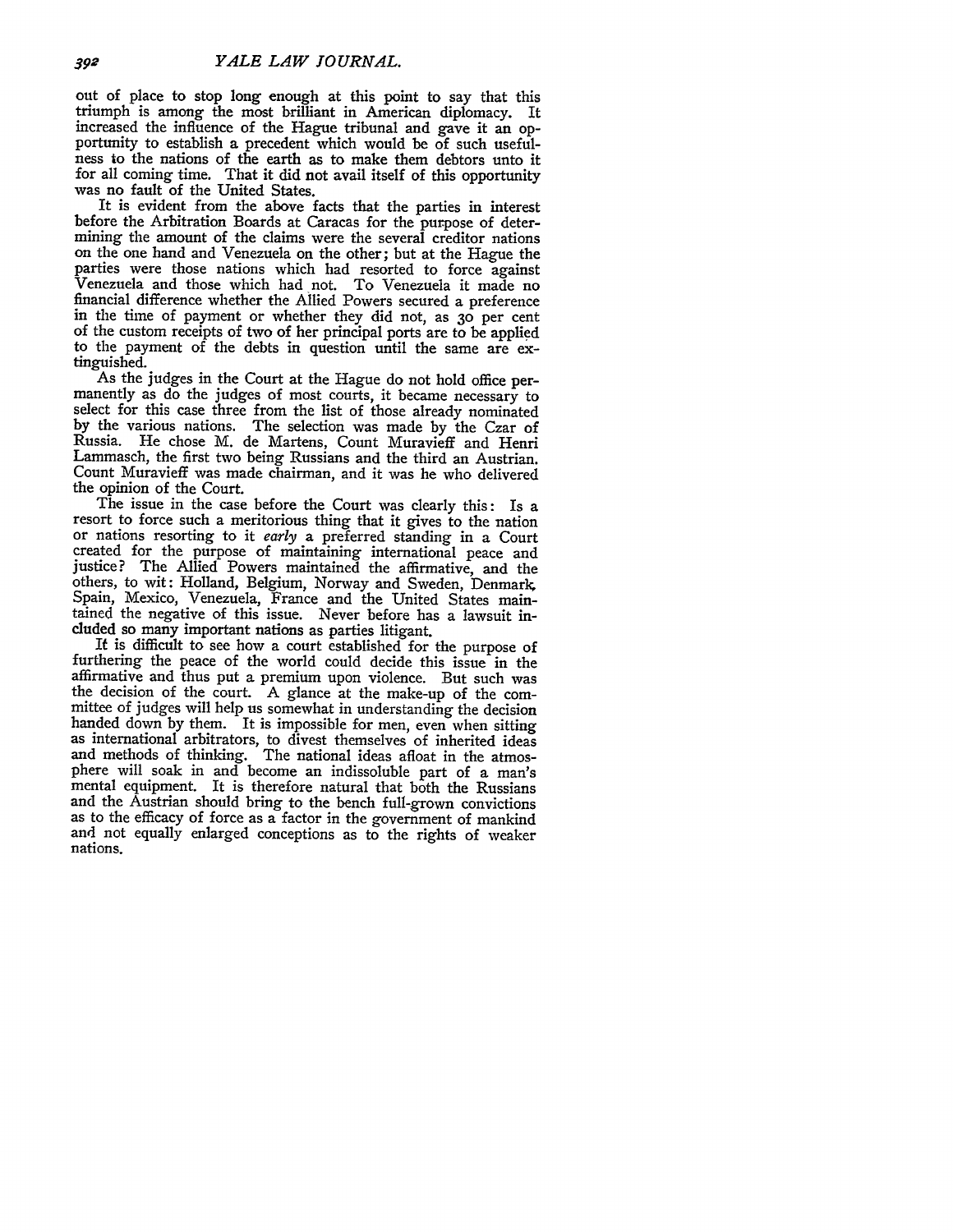Undoubtedly the judges had the right to decide in accordance with their own convictions as to the law and equities in the case. But it is unfortunate that they could not have reached a different conclusion. Therefore. it seems to us that it would have been better in the present instance to have selected judges from countries where the "mailed *fist"* is not quite so much an object of worship **as** it is in Russia and Austria. As the rules of the court rendcr ineligible judges from those countries which are parties to the controversy, the number of countries from which judges could have been chosen was very much narrowed in this case, yet it would still have been possible to choose them from such countries as Switzerland, Greece or Portugal, *i.e.,* from countries which would have the least incentive to render a decision which would exalt brute force over peaceful methods as a means for settling international controversies.

The most encouraging thing in connection with the decision is the almost universal disgust with which it has been received; a disgust which is not an outgrowth of a sense of loss due to the postponement of the time at which certain claims shall be paid, for the amounts are so small that the financial loss is felt to be insiderable, but arises rather from the fact that a peace court should have placed its seal of approval upon the methods of the swashbuckler, and discourage in so far as it had the power to discourage a reliance upon the peaceful methods of diplomacy. Another encouraging feature is that, having agreed to submit the matter for arbitration, there is no disposition not to abide **by** the award, notwithstanding the almost universal disapproval of its terms. This acquiescence rests upon the general conviction that, even though a tribunal of justice may at time make mistakes, it is upon the whole preferable to the tribunal of arms.

Apologists for the decision attempt to justify it upon the ground of an analogy between the preferences given in courts of law to judgment creditors over ordinary creditors and the preference given in this case to the Allied Powers over the Peace Powers. At first blush this analogy seems sound. But let us examine it a little more closely. Whatever preference a judgment creditor has over his fellow-creditors he has secured not **by** forcibly seizing his debtor **by** the throat or by seizing or destroying or threatening to seize or destroy his property and thus compelling him to sign an agreement under duress, but rather **by** virtue of the fact that he has submitted his claim for judicial adjudication and has in advance of his fellowcreditors established the fact that he has a valid claim. Had the Allied Powers secured an award from an arbitration tribunal, while the other creditor nations were doing nothing, they could then with reason claim a preference in the payment of the amounts due them. They would then stand in a position analogous to that of judgment creditors. The giving of a preference as a reward for such a course of conduct would not be saying to the nations of the earth: If thy neighbor owe thee anything lose no time in proceeding against him